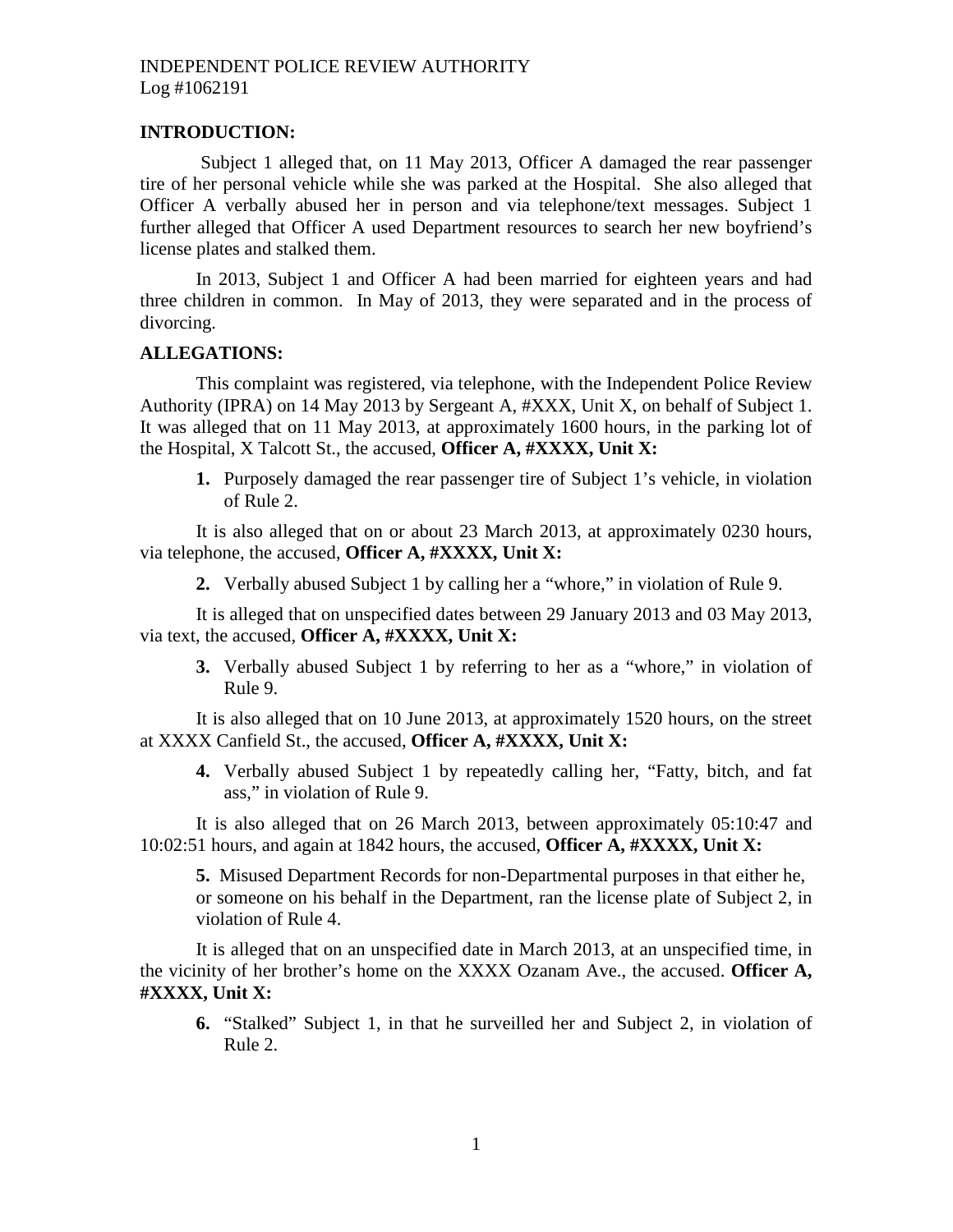## **APPLICABLE RULES AND LAW:**

- **Rule 2:** Any action or conduct which impedes the Department's efforts to achieve its policy and goals or brings discredit upon the Department.
- **Rule 4:** Any conduct or action taken to use the official position for personal gain or influence.
- **Rule 9:** Engaging in any unjustified verbal or physical altercation with any person, while on or off duty

#### **INVESTIGATION:**

In the **Initiation Report**, Sergeant A wrote that Detective A, #X, notified her of a phone call from Subject 1, the victim of Case Report #XX, Criminal Damage to Vehicle. On 11 May 2013, Subject 1's tire was damaged while parked in the Hospital parking lot. Subject 1 called Detective A to update him that she had reviewed the surveillance recording from the Hospital parking lot. Subject 1 observed a van pull up next to her vehicle and that the van in the image matched one owned by her estranged husband, Officer A. A male subject in the recording exited the van and then returned to the van. (Atts. 4, 22, 23)

In a **statement** to IPRA on 21 May 2013, **Subject 1** explained that Officer A was very angry that she had filed for divorce. Subject stated that between 29 January 2013 and 21 May 2013, Officer A was verbally abusive to her and repeatedly called her "a whore" and other derogatory names. Subject 1 stated that Officer A became aware of her dating Subject 2, in February 2013. Subject 1 also stated that she felt harassed at work by Officer A because she had received approximately three calls that she thought were from Officer A.

Subject 1 also stated that Officer A "stalked" her, in that on an unspecified date in March 2013, Officer A surveilled her and Subject 2 in the vicinity of her brother's home at XXXX Ozanam Ave. Subject 1 also stated that Officer A knew a lot about Subject 2 after he was at her brother's home. Subject 1 mentioned that their children may have informed Officer A that they would be there and that she believed that Officer A had been outside the house watching them. However, Subject 1 did not personally observe Officer A parked outside her brother's home or observe him stalking them.

Subject 1 went to visit her father at the Hospital on 11 May 2013. Subject stated that she arrived at approximately 1530 hours and parked her vehicle, a 2007 white Dodge Durango SUV, in the parking lot. At approximately 1700 hours, Subject 1 entered her vehicle and began to drive out of the parking lot when she noticed that her vehicle was pulling to the passenger side as she drove. Subject 1 stopped her vehicle near the hospital entrance to inspect the vehicle. Subject 1 saw that she had a flat tire and pulled back into the parking lot. Subject 1 stated that the valve stem from the front passenger tire was completely pulled out. Subject 1's brother, who had been driving ahead of her in his own vehicle, changed the tire for her. As Subject 1 sat in her vehicle, she observed Officer A drive past on Talcott in his black Dodge Ram pickup truck. Subject 1 notified the Hospital of her damaged tire and also filed a report at the District station. (Atts. 9, 14)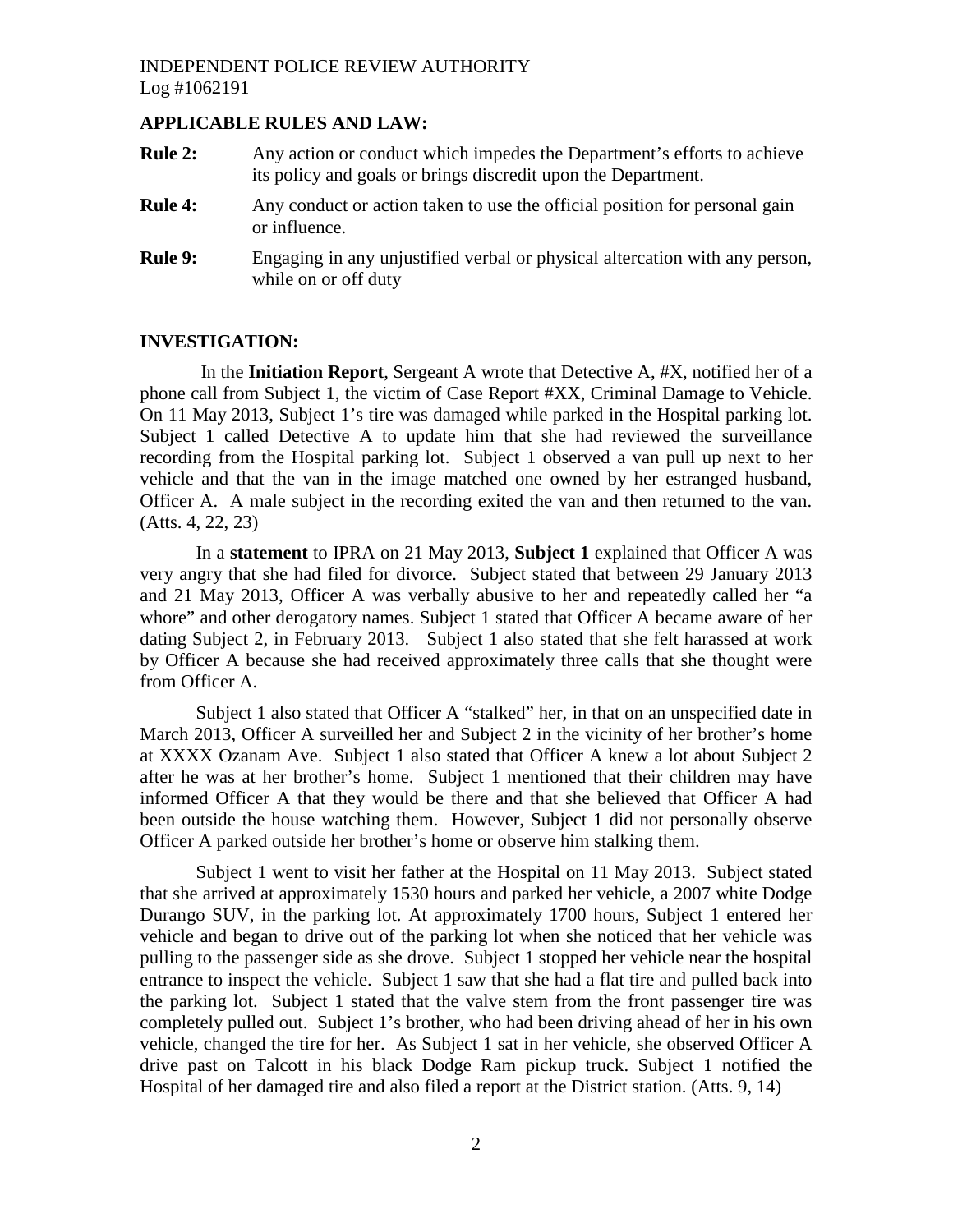The **Case Report** on Criminal Damage to Property completed on 11 May 2013 documented that on 11 May 2013, Subject 1 parked her 2007 Dodge SUV in the parking lot of the Hospital while visiting a hospitalized family member. While driving out of the parking lot, Subject 1 realized that her vehicle was not driving correctly and exited the vehicle to inspect it. Subject 1 observed the valve stem removed from her front passenger tire. Subject 1's brother was listed as a witness and assisted her in changing the tire. While the tire was changed, Officer A drove by on Talcott Avenue. Subject 1 stated that Officer A, who lived at XXXX Canfield St., was extremely unhappy about their pending divorce and upcoming child custody court date.

On 20 May 2016, the case was classified as Suspended, noting that Subject stated that she was not comfortable working with the Chicago Police Department because she felt that the police protect their own; and that she had initiated an IPRA investigation. Subject 1 also stated that she had not viewed the surveillance recording from the Hospital parking lot; however, her sister-in-law had and reported that the recording showed her estranged husband, Officer A, damaging the vehicle. The **Case Supplementary Report** was subsequently classified as Suspended. (Atts. 5, 24, 25)

The **Event/Occurrence Executive Summary** from the Hospital essentially stated the same as the Chicago Police Department Case Report, including that Subject 1 observed Officer A drive down Talcott in a 2009 black Dodge Ram pickup as her tire was being changed. (Att. 63)

The **photographs taken by** Hospital Security on 11 May 2013 depict the front passenger tire of a white SUV with a valve stem missing from the front passenger tire. (Att. 62)

The **Surveillance Recording** from the Hospital Parking Lot A/B on 11 May 2013 has a running time of 18:26 minutes. This recording is a single camera focused on Parking Lots A and B. This recording does not depict the actual act of damaging the tire on Subject 1's vehicle. At 17:00 minutes, a man exited a vehicle parked across the lane in a row of cars in Parking Lot A. At 17:12 minutes, the same figure walked through rows or parked cars and behind trees that block the camera view. At 17:15 hours, what appeared to be the same figure, walked out of frame and toward the hospital building? At 17:36 minutes, a figure appeared between a white van and a white SUV, now known to be Subject 1's SUV. The figure disappeared from view and was next seen re-entering the white van at 17:45 minutes. (Atts. 34, 42)

Subject 1 submitted a **Microcall** printout from her employer, which documented three calls to Subject between 18 March 2013 and 03 May 2013. The length of the calls was 0[1](#page-2-0):32 minutes; 00:20 seconds, and 00:05 seconds. The caller was not identified.  $\frac{1}{1}$ (Att. 17)

On 28 May 2013, Subject 1 also submitted six **text message** exchanges between herself and Officer A that occurred between 29 January 2013 and 23 March 2013. Four of the dated messages relate to the couple's divorce and their children's schedules. In

<span id="page-2-0"></span><sup>&</sup>lt;sup>1</sup> This is a one page print-out from Subject 1's Employer that displayed five total phone calls received, three of which were assigned to Subject. This print-out did not identify the name or telephone number of the caller(s).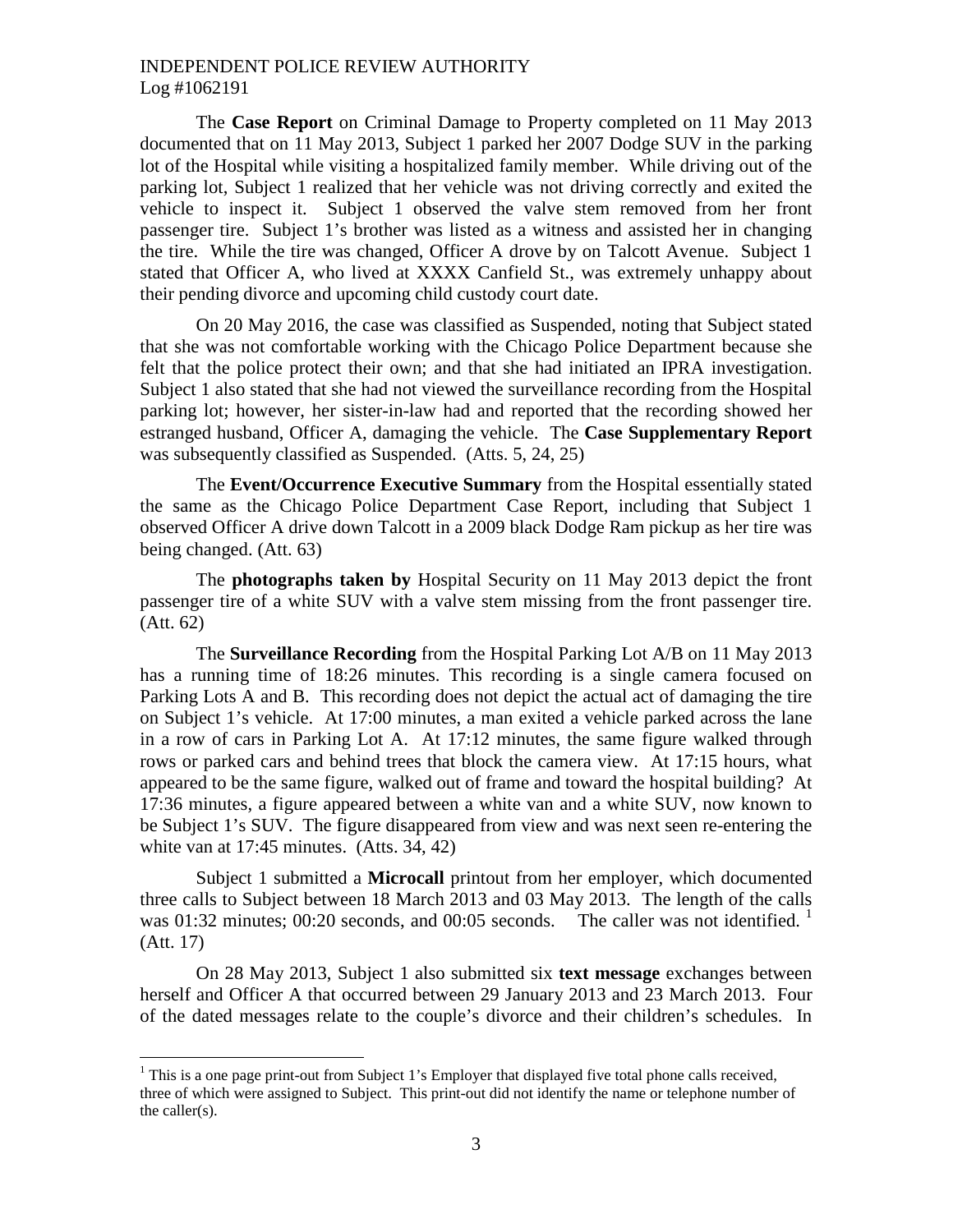two undated messages, Officer A referred to Subject 1 as "whore." In the first message, Officer A wrote:

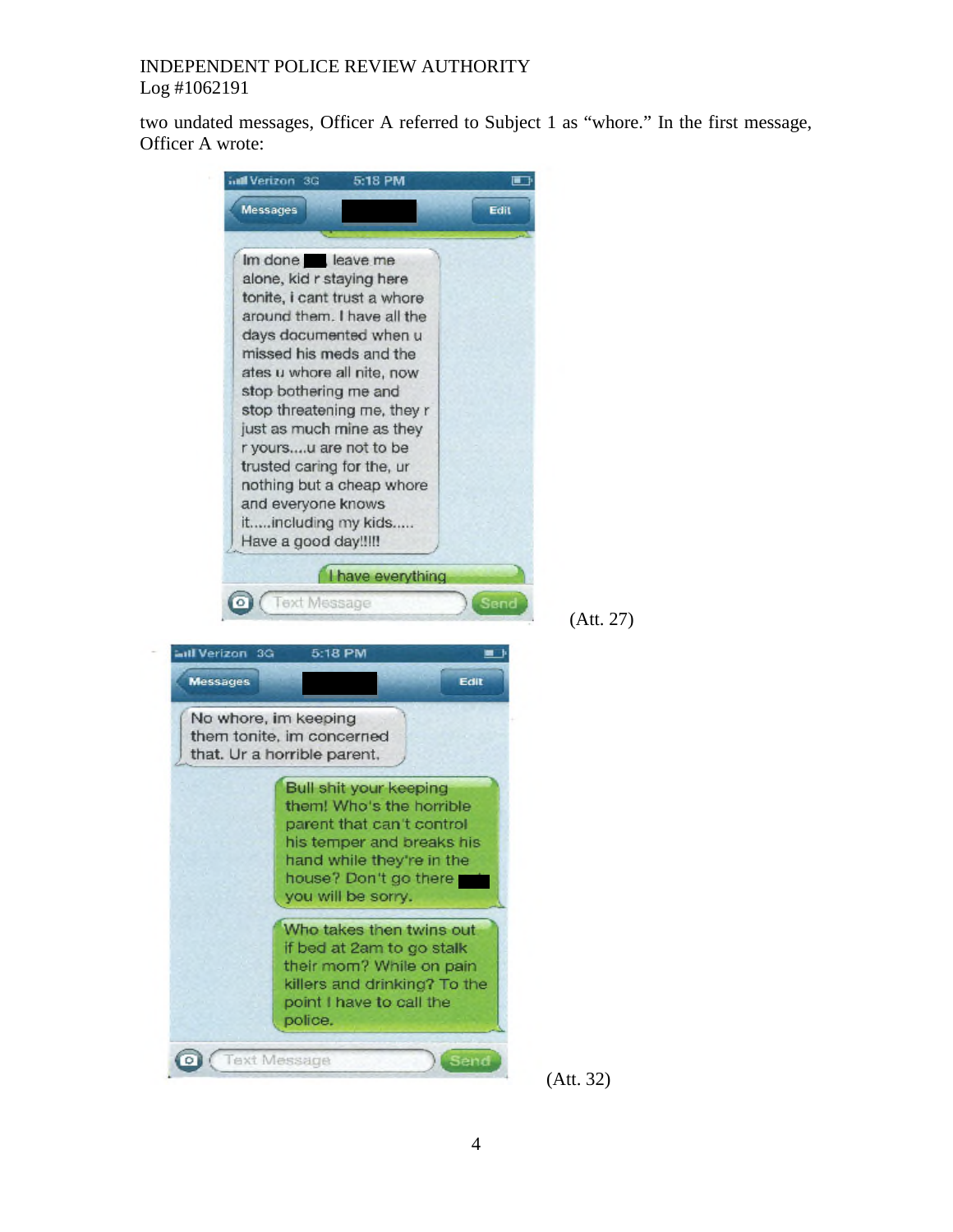In a **telephone call** to IPRA Investigator A on 10 June 2013, Subject 1 stated that on 10 Jun 13, at approximately 1520 hours, outside Officer A's residence at XXXX Canfield St., Officer A verbally abused her while she was inside her vehicle dropping off their daughter, for visitation. Officer A pulled up in his vehicle next to her vehicle and repeatedlycalled her "fatty, bitch, and fat ass."<sup>2</sup> Subject 1 stated that their sons were inside Officer A's vehicle during this incident.<sup>[3](#page-4-1)</sup> (Att. 18)

In a **telephone call** to IPRA Investigator A on 20 August 2013, Subject 1 reaffirmed that she definitely observed Officer A drive past the Hospital on 11 May 2013 after she discovered that her tire was damaged. Subject 1 also stated that Officer A had a white Dodge Cargo van that he uses for his plumbing business. Subject 1 stated that she observed the surveillance recording from the Hospital and that the white van in the recording matched Officer A's white Dodge Cargo van that pulled up next to her vehicle. However, Subject 1 stated that she could not identify the male in the recording as Officer A. (Att. 35)

In an **email** to IPRA Investigator A dated 2 August 2013, Subject 1 provided Subject 2's Illinois license plate as XXXXXX. (Att. 20)

A **Hot Desk Search** documented that a CPD member ran Subject 2's license plate on three different occasions: 02 January 2013, 26 March 2013, and 09 May 2013. Officer B, #X, was identified as the officer who ran the plate on 26 March 2013. Officer C, #X was identified as the officer who ran the plate on 09 May 2013. No one in the Chicago Police Department searched CLEAR/CHRIS for Subject 2's name between 01 January and 01 June 2013. (Atts. 37, 38)

**Attendance and Assignment Sheets** document that neither Officer B nor Officer A worked on 26 March 2013; and that Officer A did not work on 09 May 2013 when Officer C, #19376, ran the license plate. (Att. 39 - 41)

In a statement to IPRA on 15 July 2016, **Officer A** stated that he was hateful toward Subject 1 once she served him with divorce papers in 2012 and left him for Subject 2 adding that he was particularly resentful that she still drove Subject 2 around in a vehicle that Officer A had purchased. By May 2013, the only communication occurring between Officer and Subject 1 was through attorneys and "nasty texts."<sup>[4](#page-4-2)</sup> Officer A stated that they had to communicate due to the medication needs of their son. Officer A admitted to verbally abusing Subject 1 by referring to her as "a whore," adding that their divorce was horrendous and led to their hostility toward each other. Officer A also stated that, at times, Subject 1 spoke nicely to him in texts and in person but that his hurt and anger led him to be verbally abusive. Officer A also admitted to verbally abusing Subject 1 on 10 June 2013 by repeatedly calling her, "Fatty, bitch, and fat ass." Officer A stated that he and Subject 1 are now friendly and that he would not be verbally abusive to her now.

Officer A denied damaging the tire of Subject 1's vehicle and denied removing the valve stem from the tire. Officer A stated that he owned three white Dodge Cargo

<span id="page-4-0"></span> $^{2}$  Att. 18, Pg. 1, Lns. 6-7.

<span id="page-4-2"></span><span id="page-4-1"></span><sup>&</sup>lt;sup>3</sup> Subject 1 stated that she did not want IPRA to interview her minor children.

 $4$  Att. 61, Pg. 9, Ln. 9.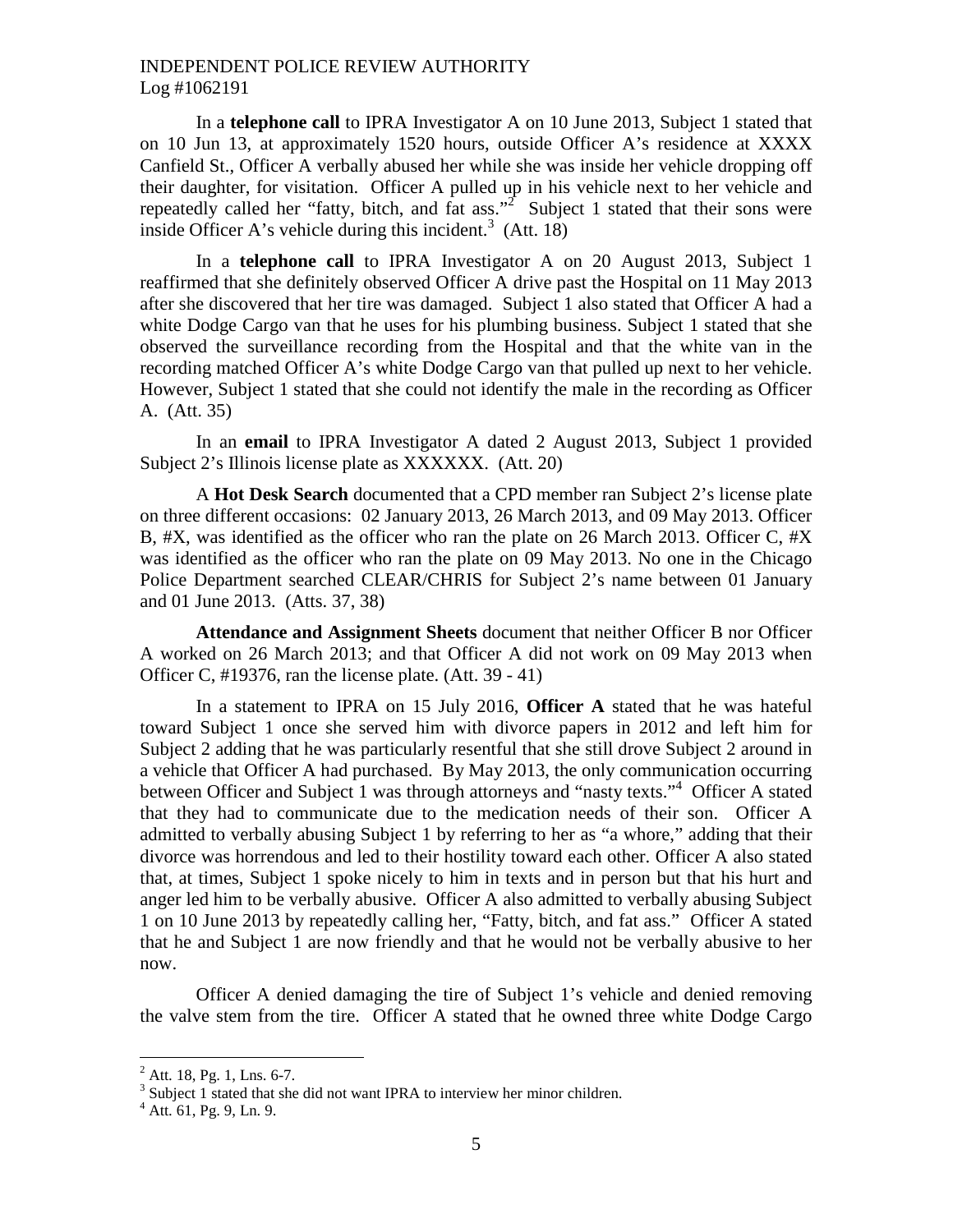vans for his plumbing business. However, all three vans have had a large business logo on both sides since 2010. Officer A explained that while he owns three vans associated with his plumbing business, he does most of the work himself and has two subcontractors that utilize the vans. On 11 May 13, Officer A stated that he was not working as a plumber on 11 May 13 because it was Mother's Day and he would have been with his mother.<sup>[5](#page-5-0)</sup> Officer A denied knowing that Subject 1's father was hospitalized at the Hospital on 11 May 13 and stated that he was not in the parking lot on 11 May 13. Officer A stated that he often drove by the Hospital down Talcott as a shortcut to the traffic on Harlem Avenue; and that his residence at XXXX Canfield St. was very close to the Hospital.  $6\degree$  $6\degree$  Officer A also stated that Subject 1 had a history of getting flat tires on that vehicle but did not know how old the tires were on her vehicle in May 2013.

Officer A denied ever running the license plate of Subject 2 or having anyone run it on his behalf. Officer A stated that he had done plumbing work at the home of Officer B but that they were not friends and had no personal relationship. Officer A also denied "stalking" Subject 1 by following her and Subject 2 on an unspecified date in March 2013 in the vicinity of XXXX Ozanam Ave. (Atts. 60, 61)

On 15 Jul 2016, Officer A submitted a **photograph** of his white van that has very large advertising on the side for his plumbing business. (Att. 59)



<sup>5</sup> According to the 2013 calendar, Mother's Day occurred on Sunday, 12 May 13.

<span id="page-5-1"></span><span id="page-5-0"></span> $6$  Google Maps displayed the distance between the Hospital and X Canfield Ave. as 1.4 to 1.6 miles depending on route. (Att. 67),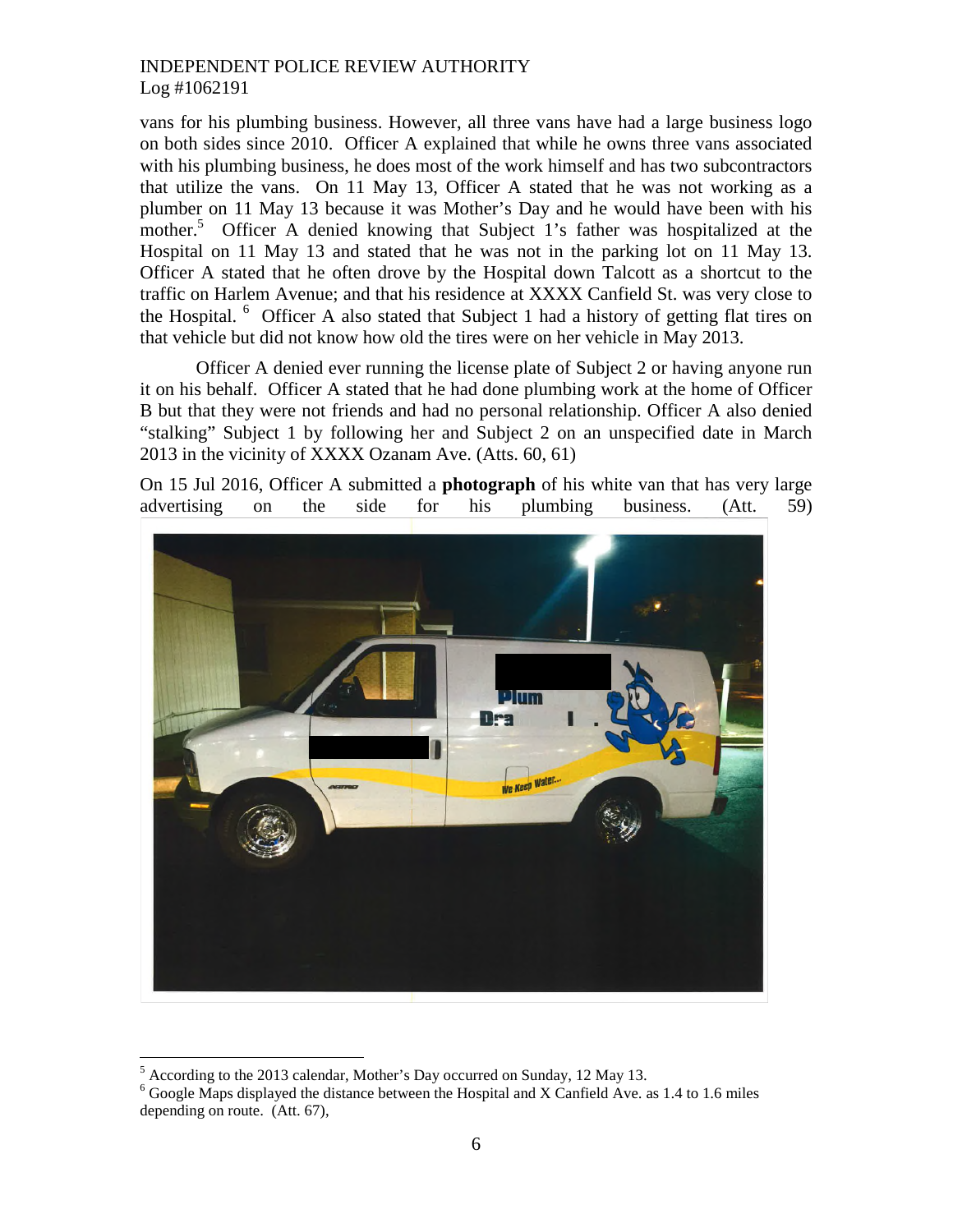## **CONCLUSION:**

The Reporting Investigator recommends a finding of **Not Sustained** for **Allegation #1,** that on 11 May 2013, at approximately 1600 hours, in the parking lot of the Hospital, X Talcott St., Officer A, #X, intentionally damaged the rear passenger tire of Subject's vehicle in violation of Rule 2. The surveillance recording from the Hospital did not capture the tire being damaged. Subject 1 did not actually witness Officer A damage the tire and stated that she could not identify the man who exited the white cargo van in the recording as Officer A. While Subject 1 stated that the white cargo van was similar to the white cargo van owned by Officer A for his plumbing business, the van in the video did not have the plumbing business advertising on the side that Officer A stated had been added in 2010. The photographs of the incident taken by Hospital Security documented the valve stem missing from Subject 1's tire. Although Subject 1 stated that she observed Officer A drive by on Talcott in his pickup truck, Officer A stated that he did not, but added that he lived very close to the Hospital and often drove down Talcott. Officer A denied the allegation. There is insufficient evidence to determine if this incident did or did not occur as alleged.

A finding of **Sustained** is recommended for **Allegation #2,** that on or about 23 March 2013, at approximately 0230 hours, via telephone, Officer A verbally abused Subject 1 by calling her a "whore" in violation of Rule 9. In his statement, Officer A admitted he called Subject 1 a "whore," adding that he was very upset over their divorce and Subject 1's relationship with Subject 2. Officer A stated that they both said terrible things to each other during their divorce and that he would not use this language now.

A finding of **Sustained** is recommended for **Allegation #3**, that on unspecified dates between 29 January 2013 and 03 May 2013, via text, Officer A verbally abused Subject 1 by referring to her as "whore" in violation of Rule 9. Subject 1 submitted text messages from Officer A in which he referred to her as "whore." Officer A admitted sending these text messages, again explaining that he was very upset over the end of his marriage and Subject 1's relationship with Subject 2.

A finding of **Sustained** is recommended for **Allegation #4,** that on 10 June 2013, at approximately 1520 hours, on the street at XXXX Canfield St., Officer A verbally abused Subject 1 by repeatedly calling her, "Fatty, bitch, and fat ass" in violation of Rule 9. Officer A admitted the allegation and further stated that they both said terrible things to each other during their divorce and that he would not use this language now.

A finding of **Not Sustained** is recommended for **Allegation #5,** that on 26 March 2013, between approximately 05:10:47 and 10:02:51, and again at 1842 hours, Officer A misused Department records for non-Departmental purposes, in that either he, or someone on his behalf in the Department, ran the license plate of Subject 2, the boyfriend of Subject in violation of Rule 4. Officer B, #10160, was identified as the officer who ran the plate on 26 March 2013. However, Attendance and Assignment Sheets documented that neither Officer B nor Officer A worked on 26 March 2013; and that Officer A did not work on 09 May 2013 when Officer C, #19376, ran the license plate. Officer A denied the allegation. There is insufficient evidence to determine if this allegation did or did not occur as alleged.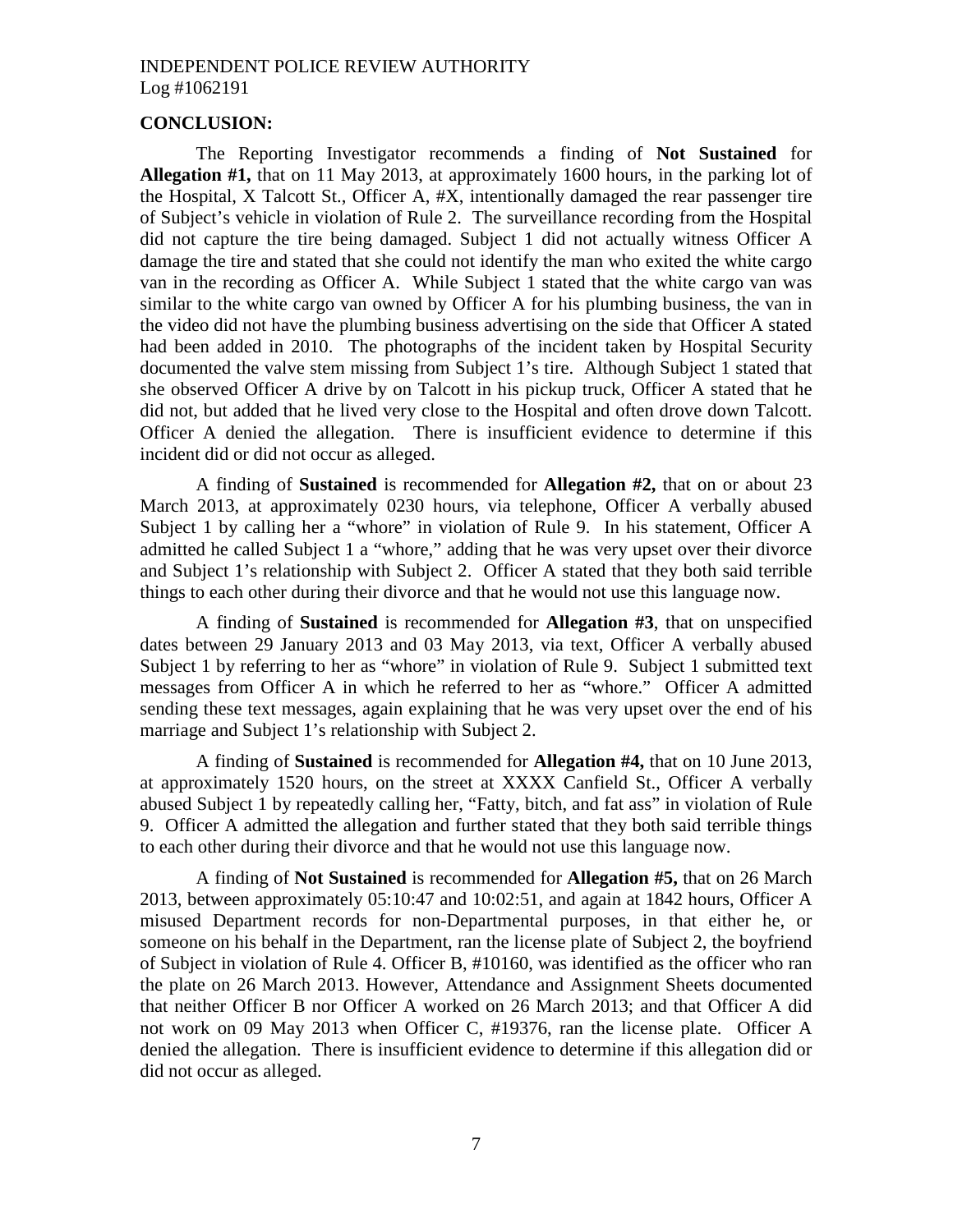A finding of **Not Sustained** is recommended for **Allegation #6** that, on an unspecified date in March 2013, at an unspecified time, in the vicinity of XXXX Ozanam Ave., the accused "stalked" Subject 1 in that he surveilled Subject 1 and Subject 2 in violation of Rule 2. Subject 1 did not actually observe Officer A surveilling her and Subject 2 while they were present at Subject 1's brother's home. Instead she inferred that Officer A had surveilled them because he obtained personal information about Subject 2 after she and Subject 2 had been at this location. However, Subject 2 also stated that their mutual children may have provided Officer A with information about Subject 2. Subject 1 declined to have IPRA interview her children. Officer A denied the allegation. There is insufficient evidence to determine if this allegation did or did not occur as alleged.